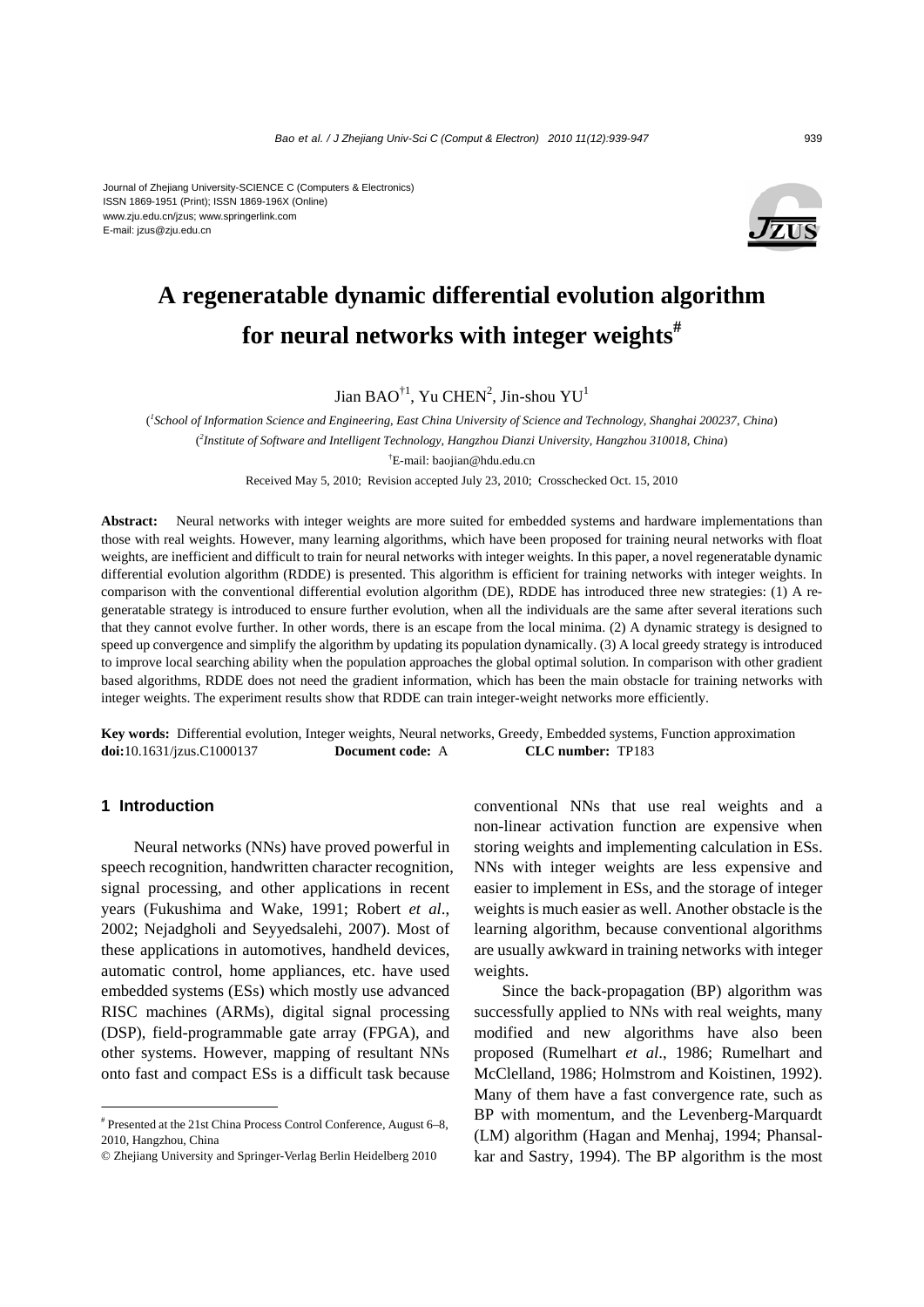popular training algorithm for NNs, but it requires a huge number of iterations to obtain the desired results and is easily trapped in local minima. The LM algorithm has a fast convergence speed and requires fewer iterations, but it requires large computation, and is not well suited for large size networks. However, these conventional algorithms use gradient information to converge to local optima over a continuous space. When these algorithms train the networks with integer weights, it is particularly difficult to converge over a discrete space, because only when weight increments are larger than or equal to 1 at one step, can the weights be updated. Otherwise, the increment will be quantized to zero by the quantization operation and the training will be trapped in one of the spurious local minima caused by weight quantization.

There are some studies focusing on algorithms for training networks with integer weights or limited precision weights. These studies can be divided into the following three categories:

1. Algorithms modifying the conventional training algorithms that are based on gradient information, such as BP and its variants (Woodland, 1989; Marchesi *et al*., 1990; Khan and Hines, 1994; Alibeik *et al*., 1995; Anguita and Gomes, 1996; Babri *et al*., 1998; Kamio *et al*., 2000; Behan *et al*., 2008).

One of these algorithms is the quantized gradient descent rule (QGDR) that has been proposed using a modified version of the BP algorithm (Alibeik *et al*., 1995). In this method, initially, the network is trained with floating-point weights using the BP algorithm. Then the weights are quantized and the network is trained using QGDR. Then, each weight (*wi*) is changed in the opposite direction of  $\frac{d}{dx}$  $dw_i$ *E w* (*E* is the

error of neural network output) for an amount that equals the quantization of one step. After that, weights quantization operation and QGDR are repeated until the desired weight precision is reached.

2. Algorithms using different strategies that are not based on gradient information, such as the optimum descent point learning method (ODPLM) (Yan *et al*., 2008).

ODPLM searches the point with the smallest error function in a discrete space. Each iteration searches the optimum neighbor and then replaces the current point. This cycle repeats until the network converges.

3. Algorithms using evolutionary algorithms such as genetic algorithms, differential evolution and so on (Plagianakos and Vrahatis, 1999; 2000; 2002; Bao *et al*., 2009).

One of these algorithms is the differential evolution algorithm with threshold activation functions (DETAF), which has been proposed for training small size networks with integer weights in order to solve simple classification problems such as the XOR problem (Plagianakos and Vrahatis, 2000).

Unfortunately, QGDR does not perform well in convergence since it is based on gradient information with continuous weights. ODPLM has a good convergence. However, ODPLM requires a very long computational time. DETAF using conventional differential evolution (DE) to solve simple classification problems is easily trapped in local minima and is not well suited for solving complex problems. Thus, our main goal is to propose a novel DE algorithm called the regeneratable dynamic differential evolution algorithm (RDDE) to train relatively large size networks with integer weights more efficiently, in order to make these networks more powerful and efficient.

# **2 Learning capability of integer-weight neural networks**

Formally, a network consists of *Q* layers, where the first layer denotes the inputs, the final one is the outputs, and the intermediate layers are the hidden layers (Fig. 1). It is assumed that the *q*th layer has  $n_a$ neurons. The neurons operate according to the following equation:

$$
y_i^q = f\left(\sum_{j=1}^{n_{q-1}} w_{ij}^q y_j^{q-1} + \theta_i^q\right),
$$
 (1)

where  $w_{ii}^q$  is the connection weight from the *j*th neuron at the (*q*−1)th layer to the *i*th neuron at the *q*th layer,  $y_j^{q-1}$  is the output of the *j*th neuron belonging to the  $(q-1)$ th layer,  $\theta_i^q$  denotes the bias of the *i*th neuron at the *q*th layer, and  $f(x)$  is the activation function. Each neuron implements a hyperplane in the  $n_{q-1}$ dimensional space of its inputs, which can be presented as follows: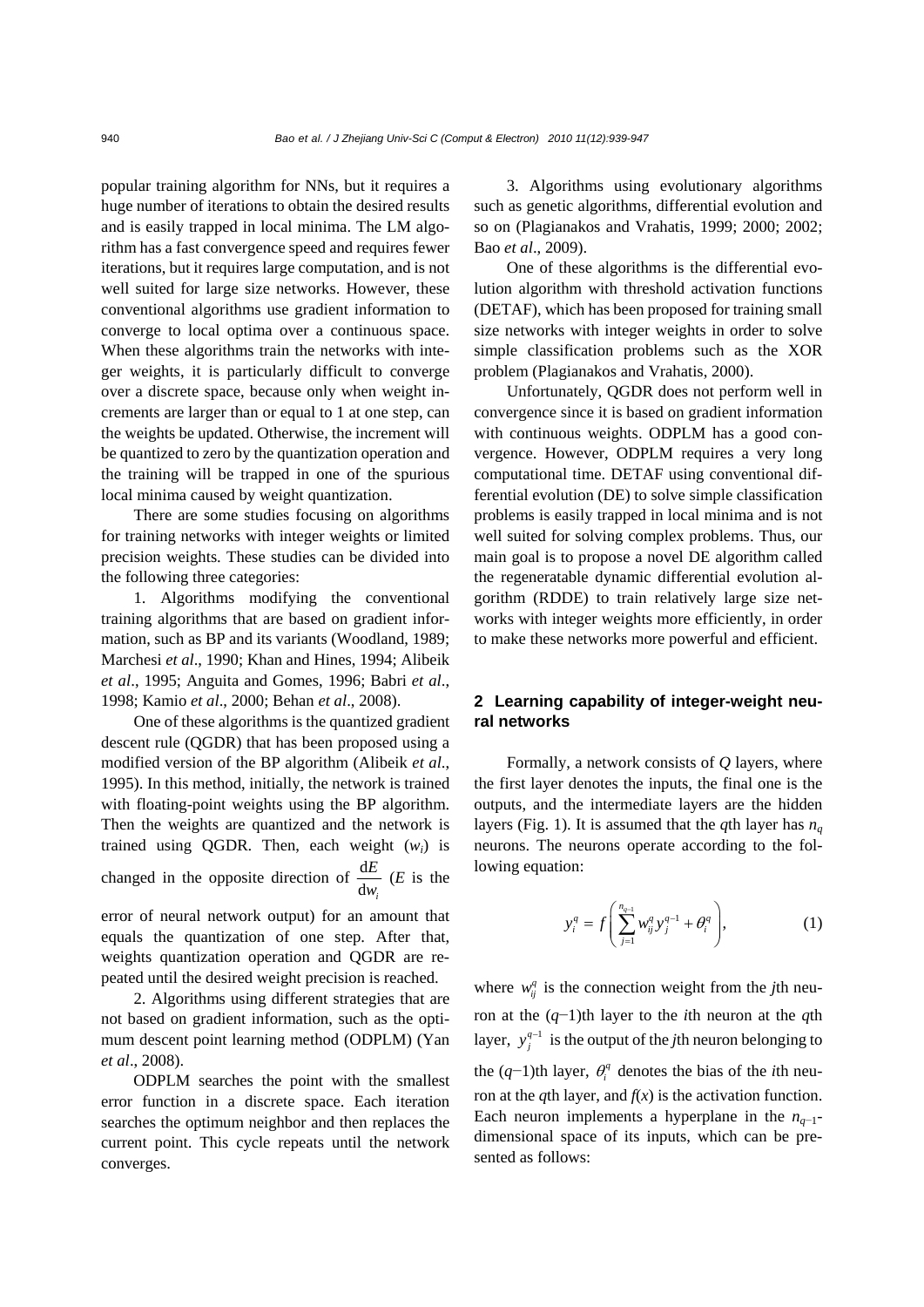$$
\sum_{j=1}^{n_{q-1}} w_{ij}^q y_j^{q-1} + \theta_i^q = 0.
$$
 (2)

We can then study how the integer weight range affects the learning capability of integer-weight neural networks (IWNNs) (Draghici, 2002). Considering a 2D space, hyperplanes can be drawn as a mesh according to Eq. (2). When the weights lie in a very restricted range, the mesh becomes very thin with large interstices in-between hyperplanes, so different patterns will be easily put in the same interstice, such that the patterns from different classes are more difficult to separate by the hyperplanes. In other words, the learning capability of IWNNs is relatively weak when the weight range is smaller. Oppositely, the mesh becomes denser as the weight range becomes larger. Thus, if the weight range is large enough, the IWNNs can be used to approximate the response of their counterparts with continuous weights (Khan and Wilson, 1996).



**Fig. 1 Architecture of the feedforward neural network**

## **3 Differential evolution**

DE has been introduced recently by Storn and Price (1997). It is an efficient heuristic algorithm for global optimization over a continuous space (Fig. 2).

NP is the number of individuals  $X_{i,G} = [x_{1i,G},$  $x_{2i,G}$ , ...,  $x_{Di,G}$ ] (*i*=1, 2, ..., NP) in population, and it does not change during the process; *F* denotes the mutation factor,  $F \in [0, 2]$ ; CR is the crossover factor, CR∈[0, 1]; *D* is the dimension of each individual; *G* denotes the *G*th generation, and *G*max is the maximum generation;  $X_{\text{opt}}$  is the optimum individual, and  $f(x)$  is the fitness function. The main operations are described below.



**Fig. 2 Flowchart of the differential evolution algorithm**

## **3.1 Mutation**

For each target individual  $X_{i,G}$  ( $i=1, 2, ..., NP$ ), a mutant individual can be generated according to

$$
\boldsymbol{V}_{i, G+1} = \boldsymbol{X}_{r_i, G} + F\left(\boldsymbol{X}_{r_2, G} - \boldsymbol{X}_{r_3, G}\right),\tag{3}
$$

where  $i \neq r_1 \neq r_2 \neq r_3$ , and  $r_1, r_2, r_3 \in \{1, 2, ..., NP\}$ .

### **3.2 Crossover**

To increase the diversity of the population, crossover is introduced. The trial individual is  $U_{i,G}=[u_{1i,G}, u_{2i,G}, ..., u_{Di,G}]$  (*i*=1, 2, …, NP). In the crossover operation, the *j*th gene of the *i*th individual of the next generation is generated from the perturbed individuals  $V_{i,G+1}$  and  $X_{i,G}$ . The gene is presented as follows:

$$
u_{ji,G+1} = \begin{cases} v_{ji,G+1}, & \text{if } \text{rand}(j) \leq \text{CR} \text{ or } j = \text{rni}(i), \\ x_{ji,G}, & \text{else,} \end{cases}
$$
(4)  

$$
j = 1, 2, ..., D,
$$

where random number rand $(j) \in [0, 1]$  and random integer number rni(*i*)∈{1, 2, …, *D*}.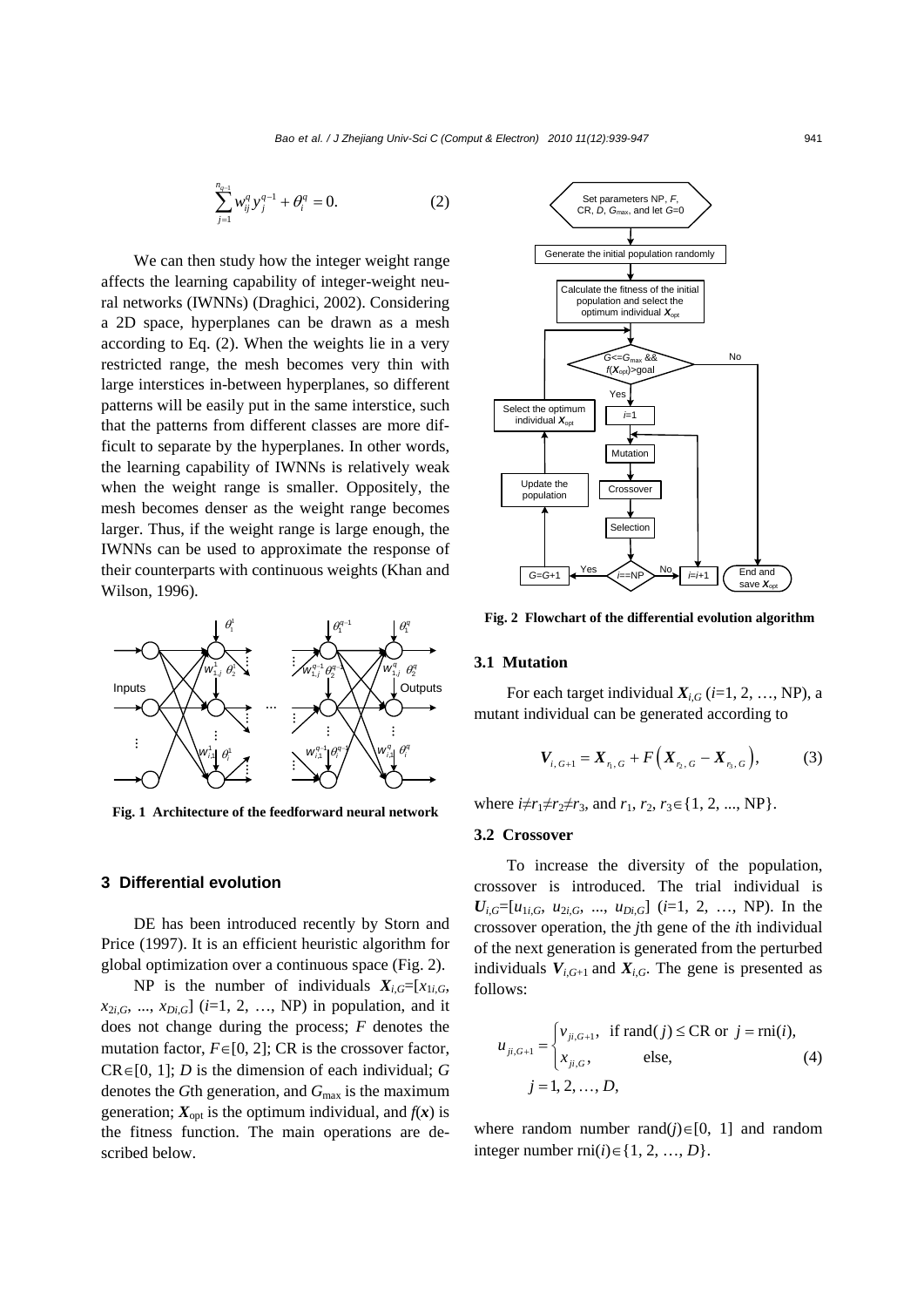# **3.3 Selection**

The trial individual  $U_{i,G+1}$  competes only with its parent  $X_{i,G}$  to decide whether it should be a member of the next generation. The parent is replaced by its trial individual if the trial individual's fitness is equal to or smaller than its parent's fitness. Otherwise, the parent is retained. Its operation can be expressed as follows:

$$
X_{i,G+1} = \begin{cases} U_{i,G+1}, \text{ if } f(U_{i,G+1}) \le f(X_{i,G}), \\ X_{i,G}, \text{ else.} \end{cases} (5)
$$

There are several variants of DE that can be denoted as DE/*x*/*y*/*z*. The most popular variants are DE/rand/1/bin and DE/best/2/bin. The basic DE algorithm described above is the first one. The second one has different mutation and crossover operations:

$$
V_{i,G+1} = X_{\text{best},G} + F(X_{\tau_i,G} + X_{\tau_2,G} - X_{\tau_3,G} - X_{\tau_4,G}),
$$
 (6)  

$$
u_{ji,G+1} = \begin{cases} v_{ji,G+1}, & \text{if rand}(j) \le CR, \\ x_{ji,G}, & \text{else,} \end{cases} j = 1, 2, ..., D, (7)
$$

where  $X_{\text{best},G}$  is the optimum individual which has the smallest fitness. In addition, best $\neq r_1 \neq r_2 \neq r_3 \neq r_4$ , and  $r_1$ , *r*<sub>2</sub>, *r*<sub>3</sub>, *r*<sub>4</sub> ∈ {1, 2, ..., NP }.

# **4 Regeneratable dynamic differential evolution for networks with integer weights**

There have been studies examining training NNs with DE over a continuous and discrete space (Plagianakos and Vrahatis, 1999; 2000; 2002; Ilonen *et al*., 2003; Slowik and Bialko, 2008; Basturk and Gunay, 2009).

In this work, however, our goal is to train IWNNs that will be used in ESs. The DE methods proposed for training continuous-weight networks are not suitable for integer-weight networks. On the other hand, the DE methods, which have been proposed for integer-weight networks by other researchers, are useful for solving simple classification problems. Furthermore, our experiments show that these methods do not perform well in convergence or generalization on function approximation and difficult classification problems.

In order to train NNs with integer weights efficiently and to obtain more powerful integerweight networks, RDDE is presented in this work based on DE/best/2/bin. Its three newly introduced strategies are presented below.

## **4.1 Regeneratable strategy**

In the optimization process over a constrained integer space, all individuals will easily evolve to an identical state after some generations, and then the population cannot evolve further. Because the mutation operation does not make a contribution to the population evolution process, this will probably not reach the global optimization or the desired optimization, and then the subsequent operations are all useless.

To avoid this problem and lead the population to further evolutions, a regeneratable strategy is introduced to eliminate the whole population, while reserving only one individual. In other words, this is the best individual to form the next new population. Then one regenerates NP−1 individuals randomly in the problem space, and after this operation, these individuals and the reserved one form a new population to evolve further. This will preserve the previous results, and the new random population will help the preserved one escape from the local minima.

## **4.2 Dynamic strategy**

In order to speed up the convergence, a dynamic strategy is introduced (Qing, 2006). The current individual  $X_{i,G}$  is replaced by its trial individual if the trial one's fitness is smaller than the current one's. Then the trial one  $X_{i,G+1}$  is used immediately in the subsequent evolution operations by Eq. (9). Moreover, the current optimum individual competes with the trial one that has replaced its parent. The current optimum individual is replaced by this trial one if the trial one's fitness is also smaller than the current optimum one's fitness. The updated optimum individual is also used in the subsequent evolution operations immediately according to Eq. (10).

Fig. 3 shows the diagrams of DE/best/2/bin and the dynamic strategy of RDDE in the *G*th generation. **Varia**<sub>*i*, $G_{+1}$ </sub> and **DVaria**<sub>*i*, $G_{+1}$ </sub> in Fig. 3 can be generated according to

$$
\mathbf{Varia}_{i,G+1} = F\Big(X_{r_1,G} + X_{r_2,G} - X_{r_3,G} - X_{r_4,G}\Big),\tag{8}
$$

**DVaria**<sub>i,G+1</sub> = 
$$
F(X_{r_1,Ga} + X_{r_2,Gb} - X_{r_3,Gc} - X_{r_4,Gd})
$$
, (9)  
 $V_{i,G+1} = X_{best,i-1}^{G+1} + \textbf{DVaria}_{i,G+1}$ ,  $1 < i \le NP$ , (10)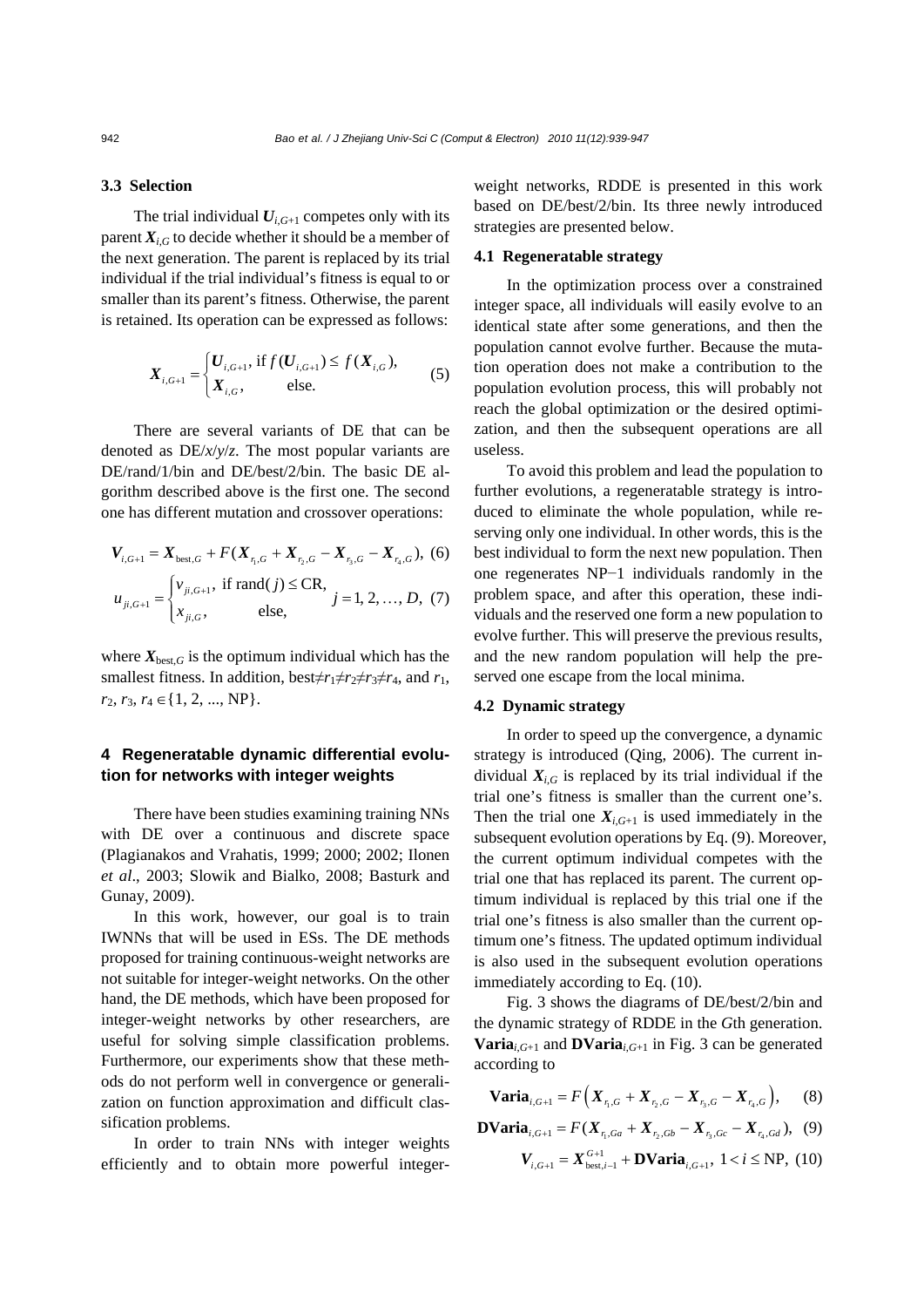

**Fig. 3 Diagram of DE/best/2/bin (a) vs. the dynamic strategy of the regeneratable dynamic differential evolution algorithm (RDDE) (b) in one generation** 

where  $r_1 \neq r_2 \neq r_3 \neq r_4$ , and  $r_1$ ,  $r_2$ ,  $r_3$ ,  $r_4 \in \{1, 2, ..., NP\}$ , and  $X_{r,Ga}$ ,  $X_{r,Gb}$ ,  $X_{r,Gc}$ , and  $X_{r,Gd}$  are generated according to

$$
X_{r_j,Gx} = \begin{cases} X_{r_s,G}, i \le r_s \le NP, \\ X_{r_d,G+1}, 1 \le r_d < i, \\ x \in \{a, b, c, d, \}, j \in \{1, 2, 3, 4\}, \end{cases}
$$
(11)

and Optima() denotes selecting the best individual, which has the smallest fitness, from a candidate set.

## **4.3 Local greedy strategy**

When the population approaches the global optimization or the desired optimization, there still needs to be many generations to reach the optimization because the local search ability of DE is relatively weak. To solve this problem, a local greedy strategy, which makes the locally optimal choice at each stage, with the hope of finding the desired optimization, is introduced when the population

approaches the desired optimization. In this work, the local greedy strategy searches some neighbors, but not all, because the computation is large when the parameter dimension is large.

Training NNs with integer weights is equivalent to minimizing the error function  $E(x)$ , which is defined as follows:

$$
\begin{cases}\nE(W) = \frac{1}{2} \sum_{i=1}^{p} E_i(W) = \frac{1}{2} \sum_{i=1}^{p} \sum_{j=1}^{N} (d_{ij} - y_{ij})^2, \\
W = [w_1, w_2, \dots, w_D],\n\end{cases}
$$
\n(12)

where  $W$  is the integer weight vector,  $p$  is the number of input patterns, *N* is the number of output neurons, *dij* is the desired value of the *j*th output neuron at the *i*th pattern, *yij* is the actual response of the *j*th output neuron at the *i*th pattern, and *D* is the total number of weights and biases.

In order to apply RDDE to training NNs with integer weights, the fitness function is defined as

$$
f(W) = E(W), \tag{13}
$$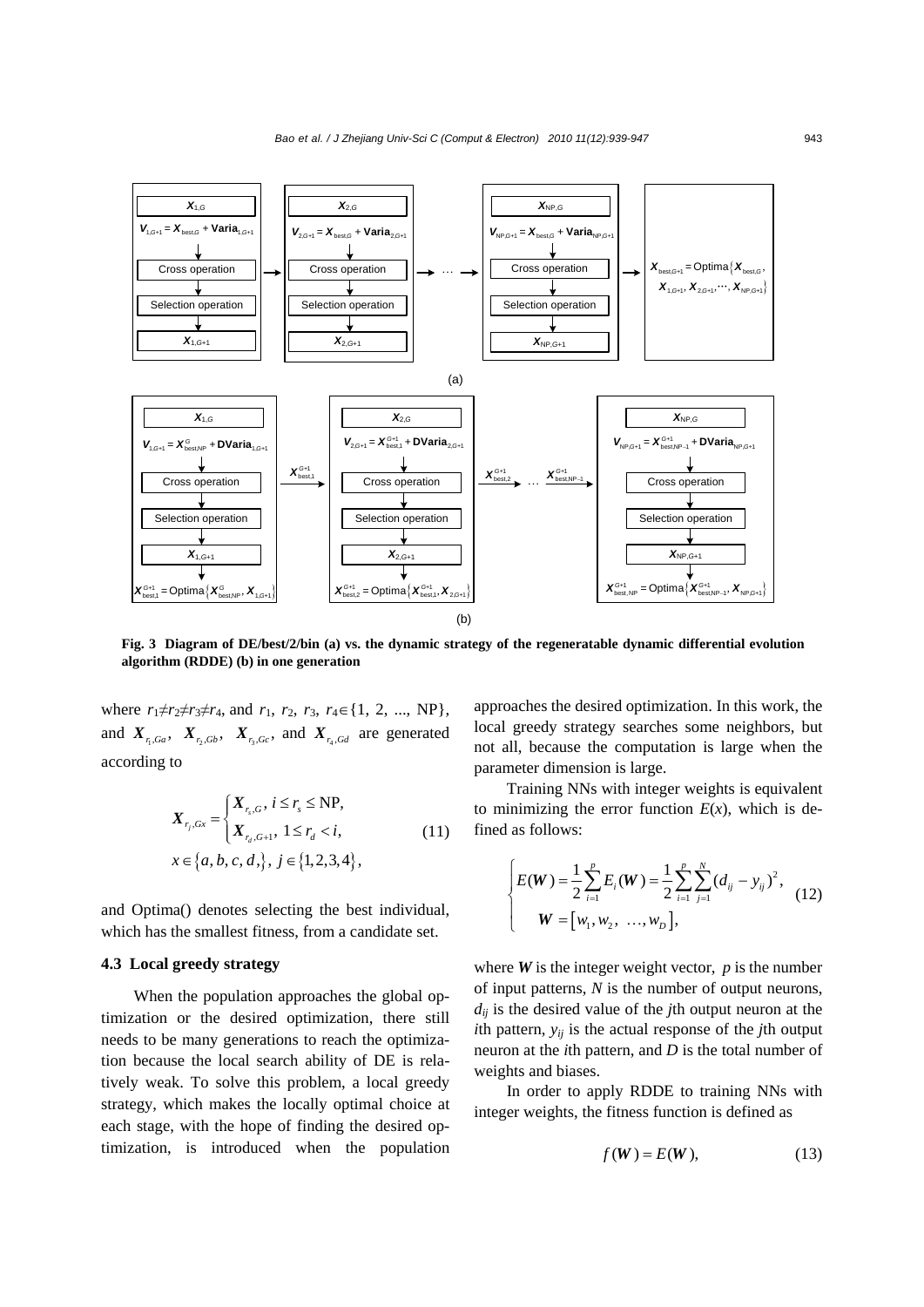and the mutation is modified as follows:

$$
V_1 = W_{r_1, Ga} - W_{r_2, Gc}, \qquad (14)
$$

$$
V_2 = W_{r_3, Gb} - W_{r_4, Gd}, \qquad (15)
$$

$$
V_{i,G+1} = \text{round}\Big(W_{\text{best},i-1}^{G+1} + F\big(V_1 - V_2\big)\Big),\tag{16}
$$

where round( $x$ ) rounds  $x$  to the nearest integer, and  $W_{best,i-1}^{G+1}$  is the optimum integer weight vector.

The crossover factor is computed as follows:

$$
CR = CR_{\text{max}} - (CR_{\text{max}} - CR_{\text{min}})G / G_{\text{max}}, \quad (17)
$$

where  $CR_{\text{max}}$  is the largest crossover factor and  $CR_{\text{min}}$ is the smallest one. Storn and Price (1997) studied the choice of CR. CR=0.1 is a good choice but slow and CR=0.9 is appropriate to speed up convergence, with CR=0.5 being recommended. Our experiments show that the algorithm works well with  $CR_{\text{max}}=0.9$  and  $CR<sub>min</sub>=0.5$ . According to Eq. (17), the crossover factor is large at the beginning of training. This will increase the diversity of the population and speed up the convergence. With the training process carried on, the factor is smaller, which will bring a detailed search in the weights space.

In the end, the activation function is quantized as a look-up table since RDDE does not depend on the gradient information (Fig. 4). The procedure of RDDE for training NNs with integer weights consists of the following 13 steps.

Step 1: Set parameters NP, *F*, CR, *D*, *G*max, and *G*.

Step 2: Generate the initial population with integers randomly.

Step 3: Calculate the fitness of the initial population and select the optimum individual  $W_{\text{best}}$ .

Step 4: If  $G \leq G_{\text{max}}$  and  $f(W_{\text{best}}) > E_{\text{allowed}}$ , set *i*=1; else, end the procedure and save  $W_{best}$ .

Step 5: Select  $W_{r_1}$ ,  $W_{r_2}$ ,  $W_{r_3}$ , and  $W_{r_4}$  randomly,  $r_1 \neq r_2 \neq r_3 \neq r_4$ , and  $r_1, r_2, r_3, r_4 \in \{1, 2, ..., NP\}.$ 

Step 6: Calculate the mutant individual  $V_{i,G+1}$  by Eq. (16) and the crossover factor CR by Eq. (17), and then set  $j=1$ .

Step 7: If  $\text{rand}(j) < CR$ , set  $u_{ji,G+1} = v_{ji,G+1}$ ; else,  $u_{ji,G+1} = w_{ji,G}$ 

Step 8: If  $j \neq D$ , set  $j = j + 1$  and jump to Step 7.

Step 9: If the fitness  $f(U_{i,G+1}) \leq f(W_{i,G})$ , update the

weights  $W_{i,G} = U_{i,G+1}$ ; else, jump to Step 11.

Step 10: Compare the current weights' fitness  $f(W_{i,G})$  and the best weights' fitness  $f(W_{best})$ . If  $f(W_{i,G}) \leq f(W_{\text{best}})$ , set  $W_{\text{best}} = W_{i,G}$ .

Step 11: If  $i \neq NP$ , set  $i = i+1$  and jump to Step 5.

Step 12: If all the weight vectors are the same, select the regeneratable strategy; else, if the best fitness  $f(W_{\text{best}})$  is close to  $E_{\text{allowed}}$  judging by  $E_{\text{allowed}}$  $f(W_{\text{best}}) \leq E_{\text{allowed}} + e$ , select the greedy strategy.

Step 13: *G*=*G*+1, jump to Step 4.



**Fig. 4 Quantized log-sigmoid function** 

The parameter *e*, which denotes the radius close to the desired optimization *E*allowed, has to be determined by the user. According to our experiments, an appropriate value for  $e$  is  $E_{\text{allowed}}$  in this paper.

#### **5 Experiments**

In this section, the performance of RDDE in integer-weight NNs training is evaluated using two test problems.

First, RDDE is compared with DE/rand/1/bin, DE/best/2/bin, QGDR, DETAF, and ODPLM, respectively, to approximate the function

$$
g(x) = e^{-x} \sin(2\pi x), 0 \le x \le 1
$$
 (18)

that has been tested by Yan *et al*. (2008). The parameters of the network are all the same as those listed in Yan *et al*. (2008), such as 1-4-1 network structure which has 13 weights, the activation function for the hidden layer and the output layer are log-sigmoid (quantized as a look-up table individually, Fig. 4) and linear, the allowed value of error function  $E_{\text{allowed}}$ =0.01, the weights range is  $[-10, 10]$ ,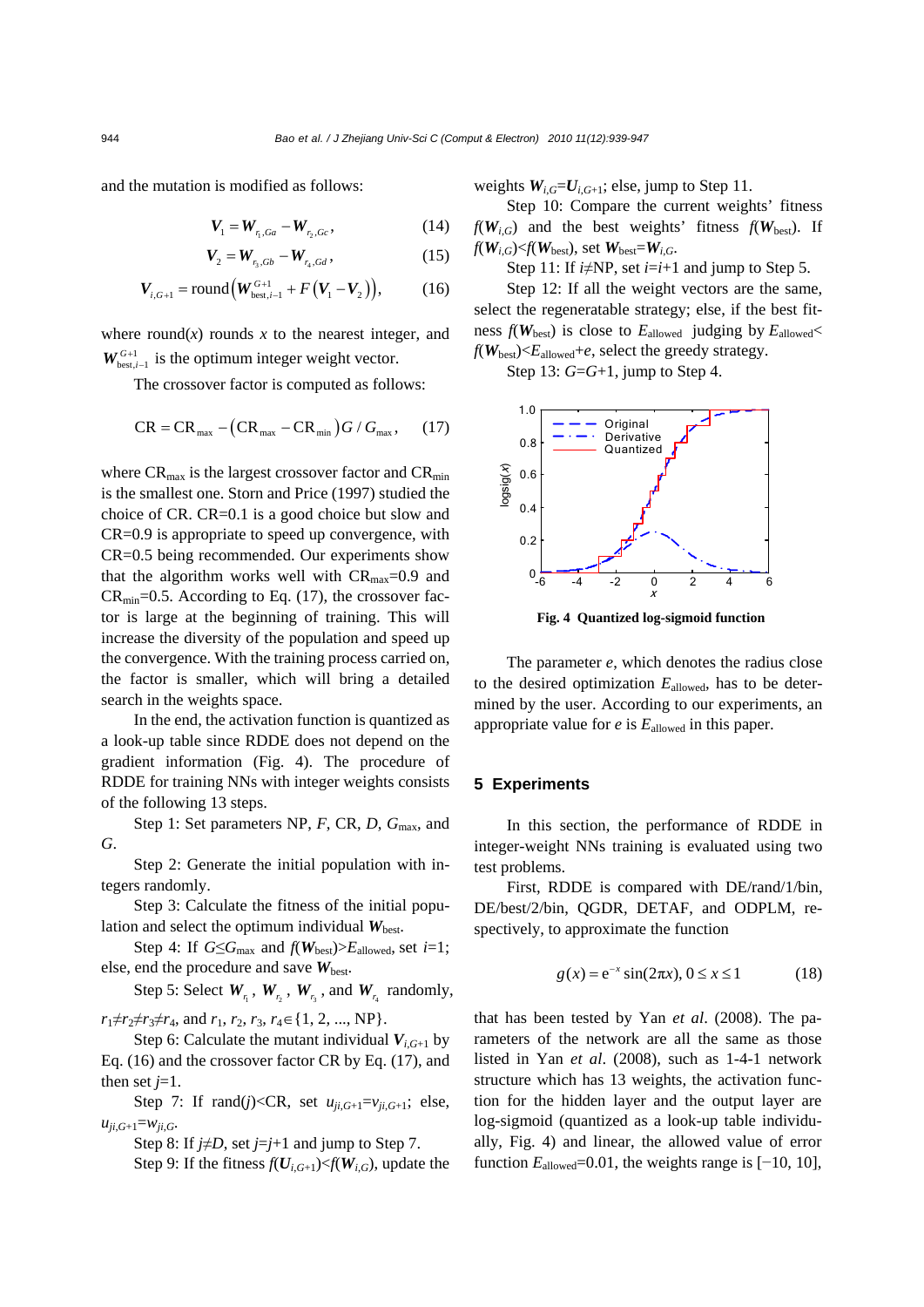and the training set is obtained by sampling the function at the points *x*=0, 0.1, …, 0.9, 1.0. Then the parameters of DE/rand/1/bin, DE/best/2/bin, and RDDE are: *D*=13, NP=26, *G*max=5000, *F*=0.4. The weight vectors are initialized with random integers from the interval [−1, 1] following a uniform probability distribution, and 20 simulations are conducted in this work.

The simulation results of the six algorithms are listed in Table 1. A weight vector obtained from training by RDDE is *W*=[9, 0, 9, 10, −4, −1, 1, −9, −2, 1, 5, 1, −4] and the corresponding value of error function is *E*=0.0099.

As demonstrated in Table 1, RDDE shows greater capability in convergence than DE/rand/1/bin, DE/best/2/bin, QGDR, and DETAF. In addition, the time of RDDE is far less than that of ODPLM, and its convergence rate is satisfactory. Further investigation reveals that ODPLM requires an unreasonable amount of time as the network size becomes large, because  $3<sup>D</sup>$ −1 neighbor points need to be searched at each iteration, where  $D$  is the weight vector dimension. Thus, ODPLM is not suited for large-scale networks; this will limit the application of integerweight NNs. On the contrary, this problem has little influence on RDDE.

The simulation results of RDDE for training IWNNs with different weight ranges and network structures are listed in Table 2. In this simulation, the function to be approximated is still  $g(x)$  according to Eq. (18), and the other parameters are the same except

**Table 1 Simulation results on function approximation by DE/rand/1, DE/best/2, QGDR, DETAF, ODPLM, and RDDE**

| Method             | Min<br>Mean<br>Max |       |       | Time  | <b>Succ</b> |
|--------------------|--------------------|-------|-------|-------|-------------|
|                    |                    |       |       | (s)   | (% )        |
| $DE/r$ and/1       | 5000               | 5000  | 5000  | 228.2 | 0           |
| DE/hest/2          | 5000               | 5000  | 5000  | 311   | 0           |
| <b>OGDR</b>        | 30000              | 30000 | 30000 | 189   | 0           |
| <b>DETAF</b>       | 5000               | 5000  | 5000  | 269   | 0           |
| ODPLM <sup>*</sup> | 6                  | 14    | 11    | 420   | 100         |
| RDDE               | 241                | 4655  | 1213  | 44    | 75          |

\* From Yan *et al*. (2008). QGDR: quantized gradient descent rule; DETAF: differential evolution algorithm with threshold activation functions; ODPLM: optimum descent point learning method; RDDE: regeneratable dynamic differential evolution algorithm. Min: the minimum number of generations; Max: the maximum number of generations; Mean: the mean number of generations; Time: the mean time of training, Succ: the success rate in 20 simulations

the weight range, network structure, and weight vector dimension *D*.

Second, a classification problem has also been used for testing the functionality. In this experiment, we classify the circle and triangle points that are distributed in the 2D double helix space (Fig. 5). A 2-15-1 network has been used and  $E_{\text{allowed}} \leq 0.05$ , *D*=61, NP=50, *G*max=2000, *F*=0.4, and the weight range is [−20, 20]. In addition, all the trainings by different algorithms have been stopped when the allowed running time is greater than 30 min.

The simulation results of the six algorithms are shown in Table 3. RDDE outperforms DE/rand/1/bin, DE/best/2/bin, QGDR, DETAF, and ODPLM greatly. ODPLM cannot converge in the allowed time because there are  $3^{61}$ -1 adjacent points to be searched at each iteration and the implementation calculation is too large to finish one iteration in the allowed time. Fortunately, RDDE is not significantly affected by the



**Fig. 5 Circle and triangle points distributed in the 2D double helix space** 

**Table 2 Simulation by RDDE with different weight ranges and network structures**

| Weight<br>range | <b>Network</b><br>structure | Min  | Mean | Time<br>(s) | Succ<br>(% ) |
|-----------------|-----------------------------|------|------|-------------|--------------|
| $[-5, 5]$       | $1 - 4 - 1$                 | 5000 | 5000 | 178.4       | 0            |
| $[-5, 5]$       | $1 - 8 - 1$                 | 2275 | 2483 | 95.5        | 30           |
| $[-5, 5]$       | $1 - 15 - 1$                | 508  | 962  | 37.5        | 60           |
| $[-10, 10]$     | $1 - 4 - 1$                 | 241  | 1213 | 44.0        | 75           |
| $[-10, 10]$     | $1 - 8 - 1$                 | 177  | 747  | 29.7        | 95           |
| $[-10, 10]$     | $1 - 15 - 1$                | 228  | 970  | 38.7        | 90           |
| $[-20, 20]$     | $1 - 4 - 1$                 | 155  | 982  | 37.4        | 80           |
| $[-20, 20]$     | $1 - 8 - 1$                 | 164  | 1133 | 42.1        | 90           |
| $[-20, 20]$     | $1 - 15 - 1$                | 132  | 705  | 26.6        | 90           |

RDDE: regeneratable dynamic differential evolution algorithm. Min: the minimum number of generations; Max: the max number of generations; Mean: the mean number of generations; Time: the mean time of training; Succ: the success rate in 20 simulations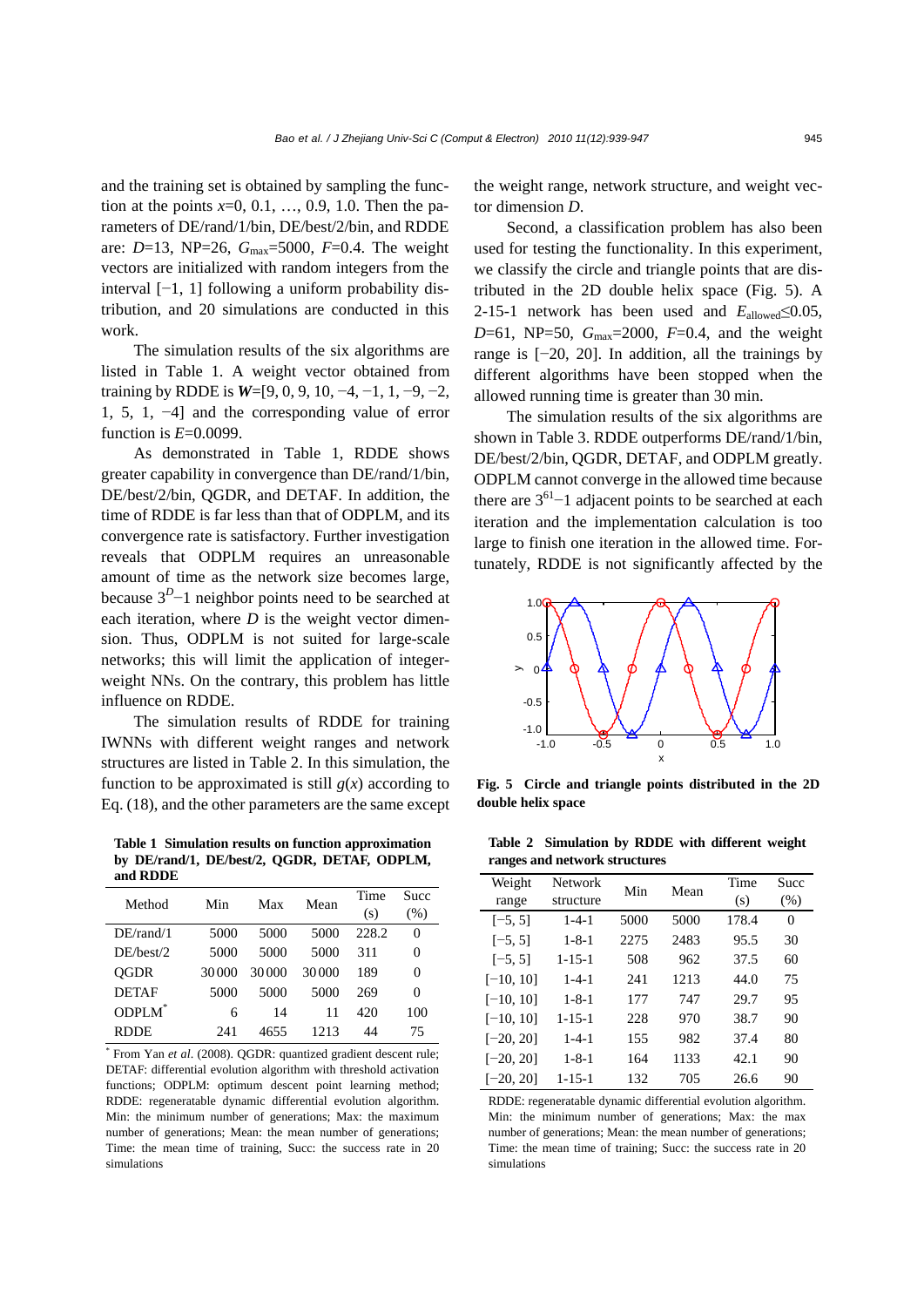weight dimension. Thus, RDDE will be more suited for relatively large scale integer-weight networks.

Finally, the full trained NNs are used in different embedded platforms such as ARM 9 and DSP. Table 4 compares the computing efficiency of float-weight neural networks (FWNNs) and IWNNs working on different platforms. Table 5 compares the computing efficiency of FWNNs and IWNNs with different network structures, which has been proposed above, working on ARM 9 (0.075 GHz) embedded systems. The results show that the computing efficiency has

**Table 3 Simulation results on the classification problem by DE/rand/1, DE/best/2, QGDR, DETAF, ODPLM, and RDDE**

| Method             | Min    | Max    | Mean   | Time | Succ |
|--------------------|--------|--------|--------|------|------|
|                    |        |        |        | (s)  | (% ) |
| $DE/r$ and/1       | 2000   | 2000   | 2000   | 389  | 0    |
| DE/hest/2          | 2000   | 2000   | 2000   | 552  | 0    |
| <b>OGDR</b>        | 30 000 | 30 000 | 30 000 | 272  | 0    |
| <b>DETAF</b>       | 2000   | 2000   | 2000   | 469  | 0    |
| ODPLM <sup>*</sup> |        |        |        | 1800 | 0    |
| RDDE               | 305    | 1337   | 794    | 132  | 85   |

 tions; Mean: the mean number of generations; Time: the mean \* Does not finish one iteration in the allowed time. QGDR: quantized gradient descent rule; DETAF: differential evolution algorithm with threshold activation functions; ODPLM: optimum descent point learning method; RDDE: regeneratable dynamic differential evolution algorithm. Min: the minimum number of generations; Max: the maximum number of generatime of training; Succ: the success rate in 20 simulations

**Table 4 Comparison of computing efficiency of 1-15-1 neural networks (NNs) on different platforms for 1000 tests**

| Platform   | Time (ms)    | Rate         |       |
|------------|--------------|--------------|-------|
|            | <b>FWNNs</b> | <b>IWNNs</b> |       |
| PC.        | 79           | 32           | 2.5:1 |
| <b>DSP</b> | 257          | 85           | 3:1   |
| ARM 9      | 7734         | 432          | 18:1  |

At 2.8 GHz for PC, 0.3 GHz for DSP, and 0.075 GHz for ARM 9. FWNNs: float-weight neural networks; IWNNs: integer-weight NNs

**Table 5 Comparison of computing efficiency on ARM 9 (0.075 GHz) embedded systems for 1000 tests**

| <b>Network</b> | Time (ms)    | Rate         |      |
|----------------|--------------|--------------|------|
| structure      | <b>FWNNs</b> | <b>IWNNs</b> |      |
| $1 - 4 - 1$    | 3525         | 366          | 10:1 |
| $1 - 15 - 1$   | 7734         | 432          | 18:1 |
| $2 - 15 - 1$   | 8021         | 489          | 16:1 |

FWNNs: float-weight neural networks; IWNNs: integer-weight NNs

been greatly improved when IWNNs are working on ARM 9 embedded systems (about 10–18 times).

## **6 Conclusions and future research**

In this paper, the regeneratable dynamic differential evolution algorithm (RDDE) has been proposed to train neural networks with integer weights. The results indicate that the new algorithm is effective for training integer-weight neural networks (IWNNs), and that IWNNs can effectively reduce the complexity of network computing. As a result, the mapping of resultant IWNNs onto the embedded systems is promising. However, further research is needed. For example, an advisable method should be developed to obtain the minimum integer weight range to ensure that the integer-weight networks have the capability of solving the function approximation problem and other given problems. Accurate theory analysis can be performed to examine both integer-weight networks and the strategy of parameter selection in RDDE.

### **References**

- Alibeik, S.A., Nemati, F., Sharif-Bakhtiar, M., 1995. Analog Feedforward Neural Networks with Very Low Precision Weights. IEEE Int. Conf. on Neural Networks, p.90-94. [doi:10.1109/ICNN.1995.487908]
- Anguita, D., Gomes, B.A., 1996. Mixing floating- and fixed-point formats for neural network learning on neuroprocessors. *Microprocess. & Microprogr.*, **41**(10): 757-769. [doi:10.1016/0165-6074(96)00012-9]
- Babri, H.A., Chen, Y.Q., Yin, T., 1998. Improving backpropagation learning under limited precision. *Pattern Recogn. Lett.*, **19**(11):1007-1016. [doi:10.1016/ S0167-8655(98)00081-6]
- Bao, J., Zhou, B., Yan, Y., 2009. A Genetic-Algorithm-Based Weight Discretization Paradigm for Neural Networks. WRI World Conf. on Computer Science and Information Engineering, p.655-659. [doi:10.1109/CSIE.2009.601]
- Basturk, A., Gunay, E., 2009. Efficient edge detection in digital images using a cellular neural network optimized by differential evolution algorithm. *Exp. Syst. Appl.*, **36**(2):2645-2650. [doi:10.1016/j.eswa.2008.01.082]
- Behan, T., Liao, Z., Zhao, L., Yang, C.T., 2008. Accelerating Integer Neural Networks on Low Cost DSPs. Proc. Int. Conf. on Intelligent Systems, p.1270-1273.
- Draghici, S., 2002. On the capabilities of neural networks using limited precision weights. *Neur. Networks*, **15**(3): 395-414. [doi:10.1016/S0893-6080(02)00032-1]
- Fukushima, K., Wake, N., 1991. Handwritten alphanumeric character recognition by the neocognitron. *IEEE Trans. Neur. Networks*, **2**(3):355-365. [doi:10.1109/72.97912]